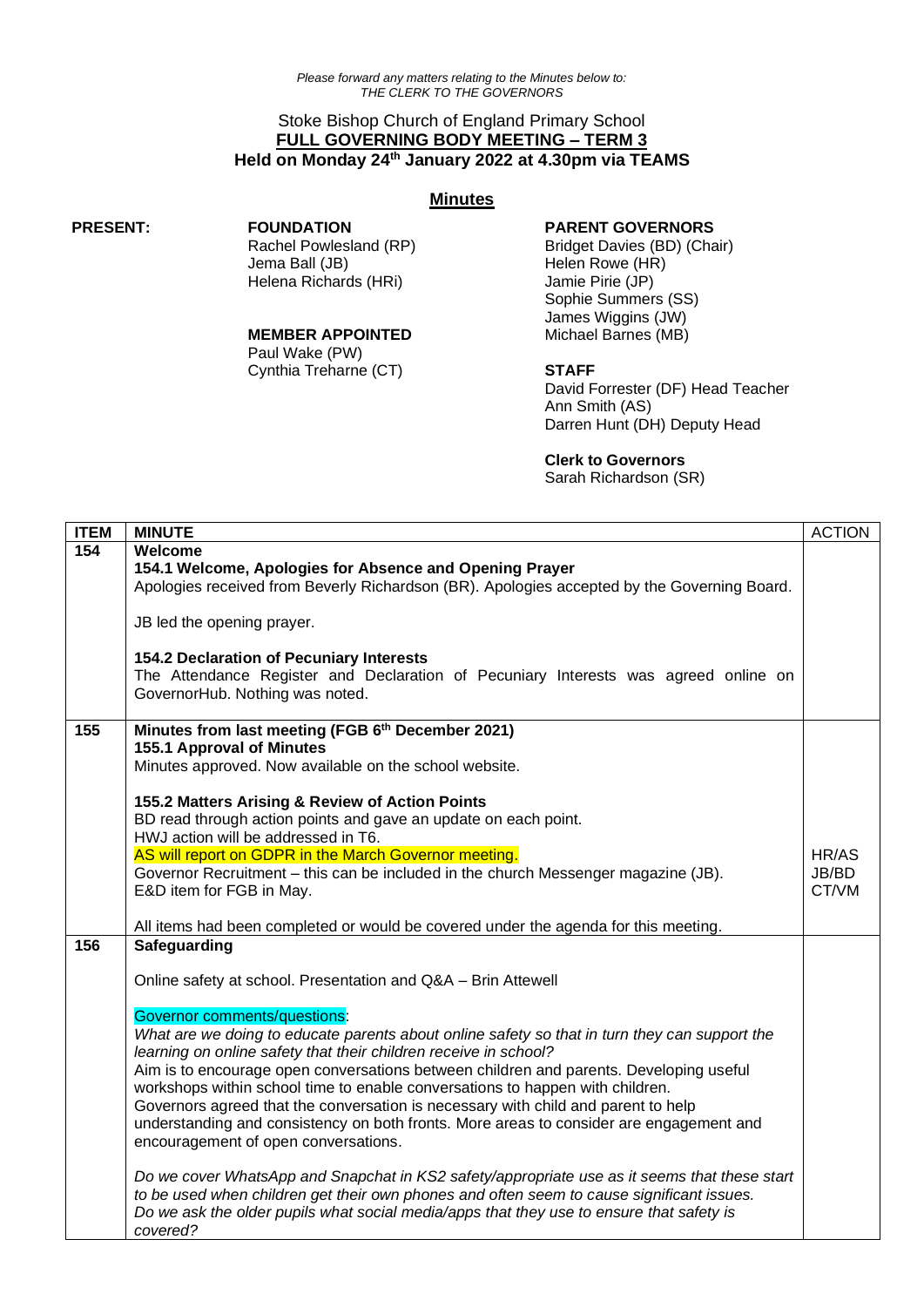| Yes but apps not mentioned specifically. Discussions are had about group chats and areas that<br>may come up, look at the language used and how that can make people feel. This area<br>develops so quickly conversations are kept open to include many different platforms the children<br>may be using for example, online gaming.                                                                                                                                                                                                                                                                                                                                                                                                         |    |
|----------------------------------------------------------------------------------------------------------------------------------------------------------------------------------------------------------------------------------------------------------------------------------------------------------------------------------------------------------------------------------------------------------------------------------------------------------------------------------------------------------------------------------------------------------------------------------------------------------------------------------------------------------------------------------------------------------------------------------------------|----|
| Have we considered (or is there already) a way of pupils/parents reporting concerns<br>anonymously as sometimes parents feel that they don't want to be seen reporting inappropriate<br>use if it is about another child?<br>Worry boxes are already in place and can be used if needed.                                                                                                                                                                                                                                                                                                                                                                                                                                                     |    |
| Does our behaviour policy incorporate online behaviour? Does our child protection policy have a<br>clear process for reporting online incidents or concerns? Does our anti-bullying policy make<br>clear what's acceptable online behaviour and include sanctions for unacceptable behaviour?<br>They are covered but not explicitly mentioned within the behaviour policy, but is in the other<br>policies. The Anti-Bullying Policy identifies Cyber bullying as a specific form of bullying<br>behaviour. It does don't specify beyond this as it merely seeks to recognise it. The Behaviour<br>Policy does not currently contain reference to Cyber bullying or Online behaviour so this can be<br>added at the next review (Oct 2022). | DF |
| Are our pupils clear what's expected of them both online and offline? How are pupils made<br>aware of these expectations?<br>Teaching and learning about expectations is clear and consistent in school for all children, but<br>there is a question around how that carries over to home situations. As covid eases we can re-<br>introduce face to face workshops to help ensure parents also understand expectations and can<br>support children at home.                                                                                                                                                                                                                                                                                 |    |
| Is online safety part of staff safeguarding training? Does anyone have a higher level of training<br>(eg DSL's, ICT lead)? How often do staff undergo updated training that includes online safety?<br>How are staff are encouraged to share knowledge and expertise?<br>Yes. VM is now Designated Safeguarding Lead with DF/IH also responding and backed up by<br>DH. There is specific online safety content in KCSIE and safeguarding training for all staff as<br>well as more detailed content for the DSL's. School have invested in a platform that will update<br>you when new sites are launched and highlight potential safeguarding issues, VM manages with<br>support from HC & BA.                                             |    |
| Is this just for schools?<br>As far as I can ascertain, this APP is supported by our insurers Zurich Municipal and as such<br>comes free to schools. It has an 'organisational structure' that means it is not directly available<br>to individuals / parents. We could potentially look at how we share some of the content to<br>increase impact.                                                                                                                                                                                                                                                                                                                                                                                          |    |
| Are we taking consistent action when a pupil Reports unacceptable online behaviour, including<br>cyber-bullying? Or expresses concern about something they've seen online?<br>See safeguarding procedures.                                                                                                                                                                                                                                                                                                                                                                                                                                                                                                                                   |    |
| How is online safety integrated into our curriculum?<br>This was included in the presentation from BA.                                                                                                                                                                                                                                                                                                                                                                                                                                                                                                                                                                                                                                       |    |
| How do we meet the needs of the more vulnerable pupils, who may be at more risk from, some<br>online behaviours?<br>Aware of vulnerable pupils and particular needs so it is covered between teaching staff, then<br>carried through to conversations with parents.                                                                                                                                                                                                                                                                                                                                                                                                                                                                          |    |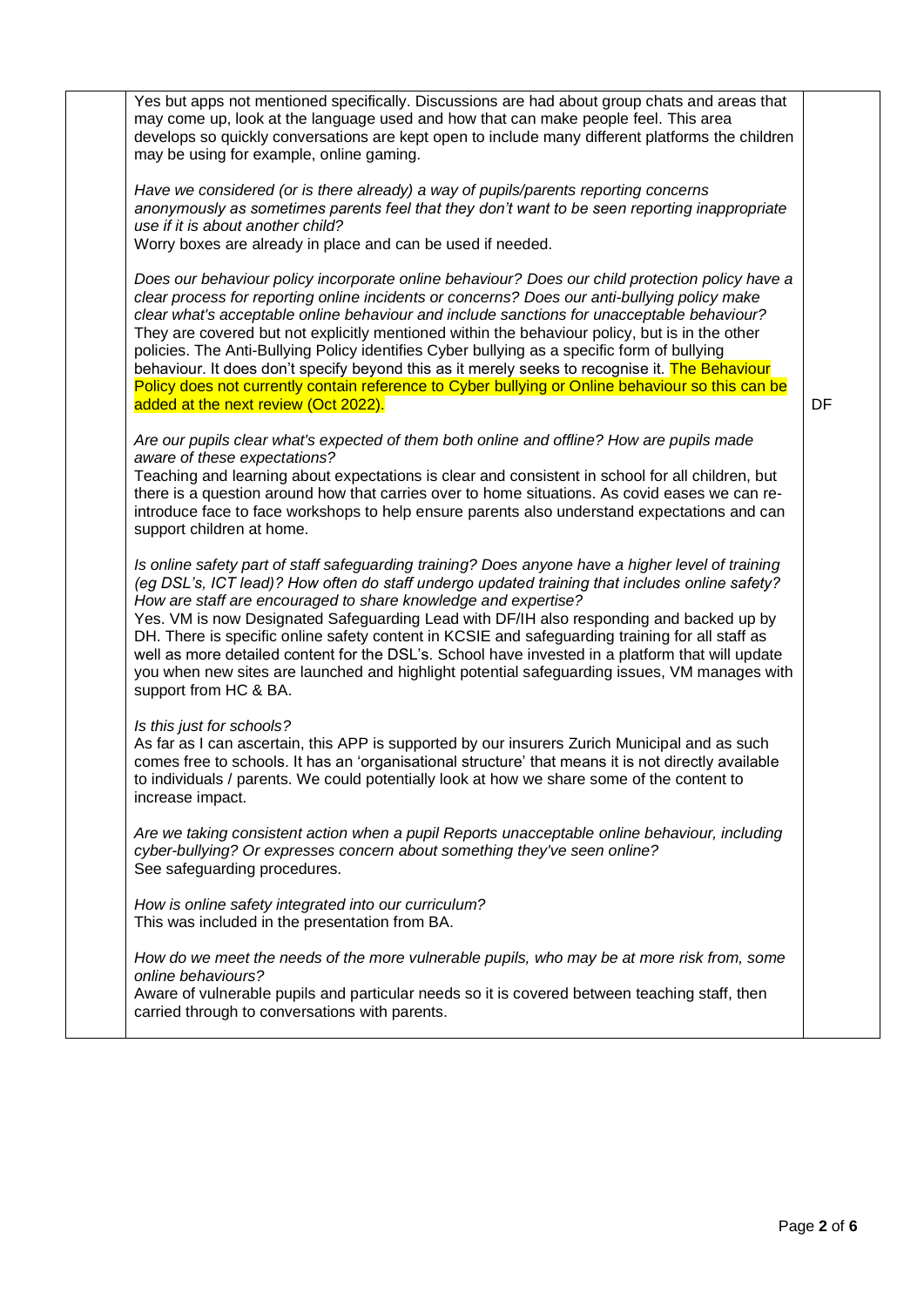| 157 | <b>Headteacher report</b>                                                                                                                                                                                                                                                                                                                                                                                                                                                                                                                                                                                                                                                                                                                                                                                                                                                                                                            |  |
|-----|--------------------------------------------------------------------------------------------------------------------------------------------------------------------------------------------------------------------------------------------------------------------------------------------------------------------------------------------------------------------------------------------------------------------------------------------------------------------------------------------------------------------------------------------------------------------------------------------------------------------------------------------------------------------------------------------------------------------------------------------------------------------------------------------------------------------------------------------------------------------------------------------------------------------------------------|--|
|     | 157.1 Headteacher report                                                                                                                                                                                                                                                                                                                                                                                                                                                                                                                                                                                                                                                                                                                                                                                                                                                                                                             |  |
|     | <b>Questions from Governors</b><br>Safeguarding. Are we on top of all aspects in the 'course for concern section'?<br>The increase in numbers is partly due to the way we now categorise. The more significant<br>question is which 'concerns' don't get closed because there's something to follow up - sometimes<br>this is because they are still recent.                                                                                                                                                                                                                                                                                                                                                                                                                                                                                                                                                                         |  |
|     | There are a lot of cause for concern children at the moment - have we got enough staff/staff<br>experience to support? How are the staff coping with increased load resulting from the number of<br>cases? Do we have enough qualified / experienced staff?<br>Yes. School has clarified understanding of CPOMS amongst staff and as a result, more recording<br>is happening. VM is now DSL with DF/IH also responding and backed up by DH. Most cases are<br>wrapped up in 2 days unless the case is being referred by other agencies involved.<br>The increased load is due mostly to training in CPOMS at the beginning of the year and improved<br>on-going practice.                                                                                                                                                                                                                                                           |  |
|     | <b>H&amp;S - VENTILATION</b><br>There has been a great deal in the media about ventilation in schools and government help<br>towards that.<br>We don't qualify for ventilation support. We have received CO2 monitors and these have been                                                                                                                                                                                                                                                                                                                                                                                                                                                                                                                                                                                                                                                                                            |  |
|     | used effectively to ensure classrooms are appropriately ventilated.                                                                                                                                                                                                                                                                                                                                                                                                                                                                                                                                                                                                                                                                                                                                                                                                                                                                  |  |
|     | <b>PUPIL DATA</b><br>Can school identify any overlap? For instance, How many children in the disadvantaged group<br>are from EAL or BME backgrounds?<br>Disadvantaged (of whom) BaME (of whom) = EAL (of whom) SEN<br>DF showed the Board a breakdown of these numbers.                                                                                                                                                                                                                                                                                                                                                                                                                                                                                                                                                                                                                                                              |  |
|     | School are comfortable with where numbers are but keeping an eye on it. Parental involvement<br>for all these groups is key and very much focus of work for CWS & HWJ within inclusion and<br>family link work.                                                                                                                                                                                                                                                                                                                                                                                                                                                                                                                                                                                                                                                                                                                      |  |
|     | 1:1 provision<br>The expansion of the SEN 1-1 team sounds really positive and can only strengthen the<br>skills/knowledge base of all staff working with children in SEN group.<br>Do we have a policy / understanding on how these extra staff are used in class so teachers<br>understand how to make the most of the extra resource whilst also allowing the extra TA's to meet<br>the needs of the pupil they are supporting?<br>The principle is that the TA's are first and foremost there to support 'additional needs' - SEN/PP/<br>EAL. That funding is a large part of the costs of their 30 hrs / week which is the 'indicative SEN<br>funding and the PP funding for the school. The benefit of the TA's being available across the Hub<br>to support different T&L strategies is about ways that we develop Inclusive practice. 1-1 work is<br>directed through the support plans, training and support from the SENCO. |  |
|     | Do the 1:1 TA's have sufficient training and support in place to enable them to be effective?<br>Yes, through support plans and HWJ guidance & support. In the first instance, the focus of 1-1<br>TAs is on building a relationship with the child. Some more experienced people in the role would<br>naturally be able to respond to certain aspects of the child's needs more readily. With newer staff<br>it takes time to develop those skills and they do so alongside the learning of the child. This is why<br>the most important factor when appointing them is about their ability to 'connect' with children, to<br>show initiative and to have a creative attitude to learning scenarios.                                                                                                                                                                                                                                |  |
|     | Recruitment<br>What channels are we using to find TA's to fill the vacancies? FB pages, other Social Media?<br>Local publications, NW24 Heads.                                                                                                                                                                                                                                                                                                                                                                                                                                                                                                                                                                                                                                                                                                                                                                                       |  |
|     | Is the difficultly in recruiting specific to SB?                                                                                                                                                                                                                                                                                                                                                                                                                                                                                                                                                                                                                                                                                                                                                                                                                                                                                     |  |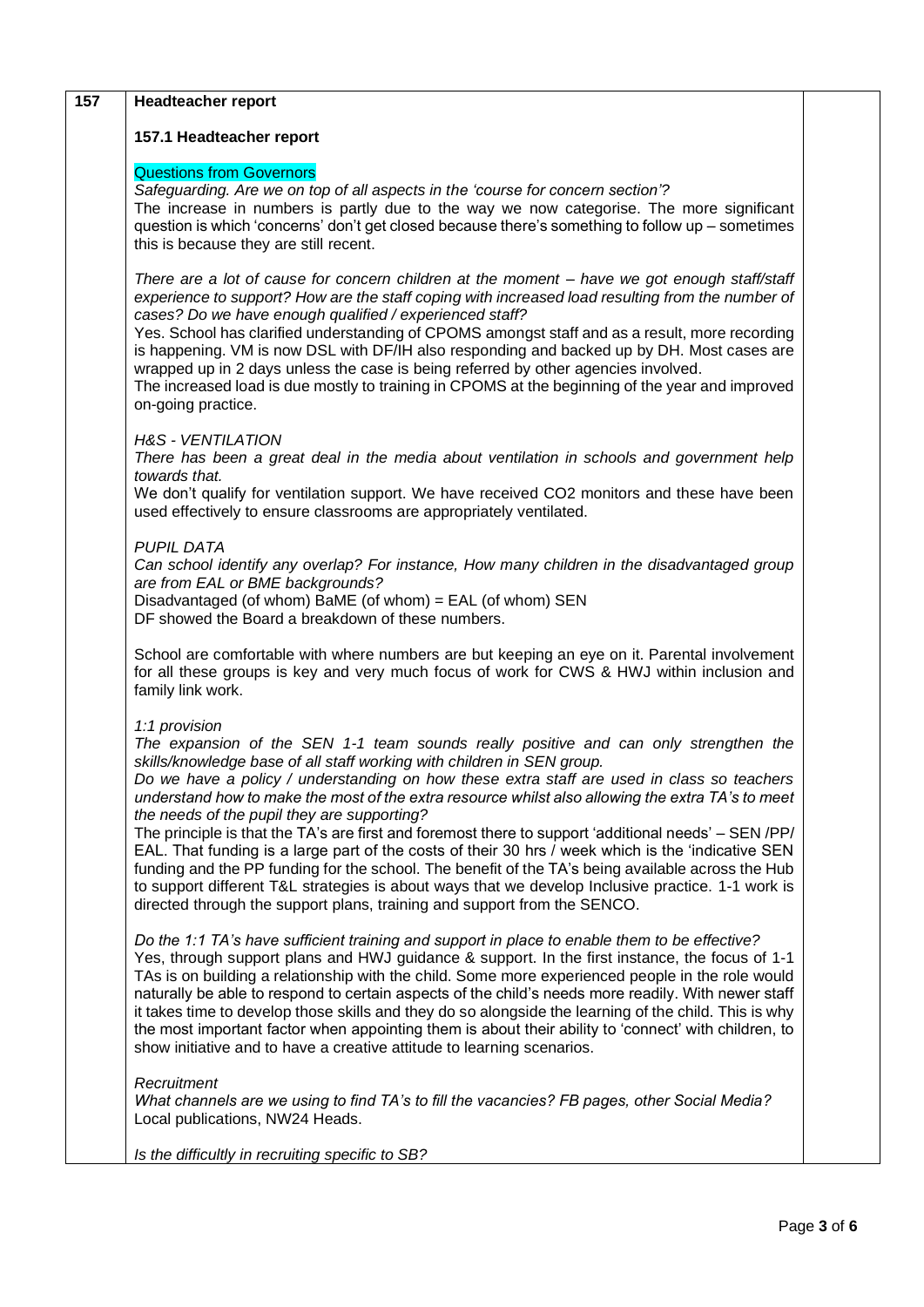DF has spoken to members of NW24 group and this is a problem for several, with far fewer applicants for each post. BD - it appears to be a common issue across all schools from recent conversations with governors from other schools. *DATA What do the numbers mean on the Whole School Targets?* The numbers are %. Each year group has targets to aim at in respect of children achieving the expected level for their age (EXP) or above expected for their age – known as Greater Depth (GD) in each of the areas Reading, Writing and Maths and also combined. *Spanish wasn't on the list of subject leaders' reports.* The MfL Report was a little late and has now been added to the folder. *The targets are taken from Fisher Family Trust (FFT) (?). Do you consider them achievable / stretching?* Extremely challenging. As per Heads report there seems to be very little consideration of the journey these cohorts have been on. Whilst we will definitely be aiming for them, to be anywhere near them (within 10%) would be a credit to the work of the teaching staff over the past two years – and of course to the Y6 team. *When do we hear about numbers for EYFS for September 2022?* School receives initial numbers in April 2022. *ORACY Regarding Oracy, as the government are pushing this post-C19, is there anything that can we benefit from by joining up with other schools in Bristol, NW24 etc?* There will be other schools participating in NW24 and we would aim to collaborate with others where possible – to be covered in NW24 meeting 25.1.22. *How are we developing Oracy in relation to SEN children?* Yes it is an important part. We are in fact only at the very beginning of this aspect of this approach to learning – and there is a long way to go. The Inclusion team are part of that journey and will be contributing to the conversation – because of course for some SEN children this will be a big, positive shift, whereas for others it will be hugely intimidating and challenging. Hub reviews General comment from Governors they found the Hub review really encouraging. *There are many actions on the Hub reviews with really good ideas for classroom practice. How are they going to be implemented and monitored? Do we have champions or best practice?* Teaching and Learning (T&L) covered, utilise teaching staff across hubs. This is done through Ext SLT – into PPA – into classroom practice – monitored at Hub Review 2. *How is best practice found in the reviews going to be shared and implemented/monitored?* Once we are able we utilise team teaching / mentoring far more widely. It is the prime method for developing skills and embedding strategies. *Platinum anniversary What governor input would you like / need for the planning and running the anniversary events? How can we leverage the publicity opportunities of the platinum events?* Fun not stressful, start with children. Then PTA and parents. Focus around just having a good time! Celebrating and enjoying on a low level. We will be starting in school – staff and children / then PTA & parents. Govs will hopefully be able to facilitate (?) and participate - Framework Planning complete by end of T3 - Detailed planning T4 - Preparation T4/5 Using any leverage we have to promote what is happening – BS9 / The Shire / Evening Post. **The Governors thanked all school staff for their continued hard work. 158 Governor updates**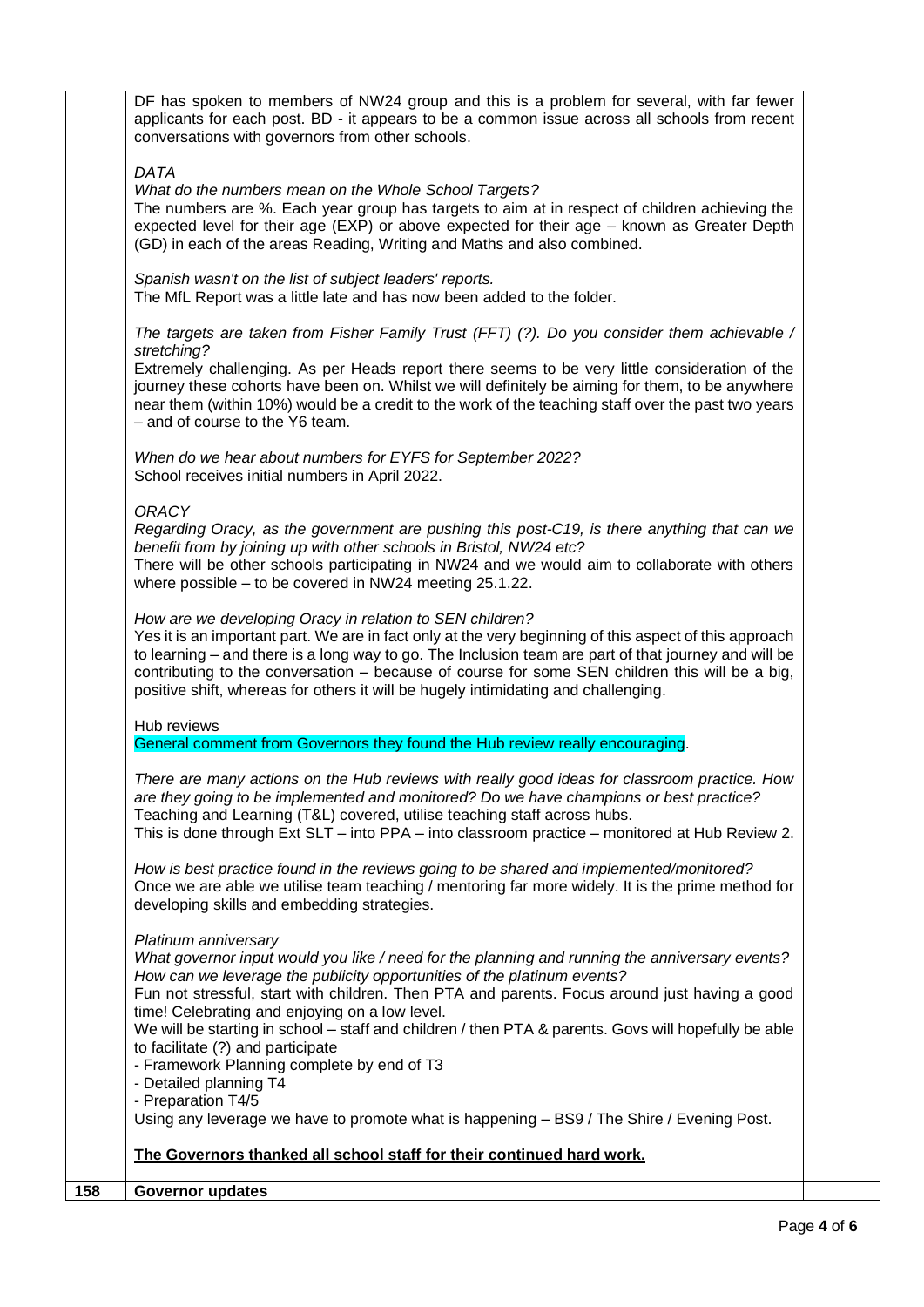|     | SR to file acronyms document on GH.                                                                                                                                                                                                                                                                                         | <b>SR</b>       |
|-----|-----------------------------------------------------------------------------------------------------------------------------------------------------------------------------------------------------------------------------------------------------------------------------------------------------------------------------|-----------------|
|     | 158.1 SDG on 7.2.22 at 4.30pm. All invited to attend. Group consists of chairs of committees and<br>safeguarding lead. Agenda includes:<br>draft complaints policy, DF sent to SS/PW. To be approved by L&M and then passed to<br>SDG.                                                                                      |                 |
|     | Staff and parent surveys - to agree when and how they run.<br>$\bullet$<br>Strategic aspects of falling numbers - decision points and actions for short and medium<br>term plan.<br>Please keep SR updated re attendance                                                                                                    |                 |
|     | 158.2 Governor Day - Thursday 17th March 2022.<br>Draft agenda has been put together. Please attend for as much of the day as possible. The hope<br>is to get a feel for school life especially for those that aren't often in school.<br>Please keep SR updated re attendance.                                             | ALL             |
|     | Feedback to BD/DF to input further.                                                                                                                                                                                                                                                                                         |                 |
| 159 | <b>Policies</b>                                                                                                                                                                                                                                                                                                             |                 |
|     | 159.1 Health, Safety & Wellbeing Policy<br>AS summarised the changes to the two documents - the main one being the list of members of<br>staff responsible for aspects of the policy. FGB agreed to adopt the new Policy.                                                                                                   |                 |
| 160 | <b>Committee Reports</b>                                                                                                                                                                                                                                                                                                    |                 |
|     | 160.1 Finance<br>No items.                                                                                                                                                                                                                                                                                                  |                 |
|     | 160.2 Quality of Education                                                                                                                                                                                                                                                                                                  |                 |
|     | A Data meeting was held on Tuesday 14th December. It covered Data Point 1 key messages and<br>actions.                                                                                                                                                                                                                      |                 |
|     | A Curriculum meeting was held on 18 <sup>th</sup> January. It included subject lead presentations and was<br>considered very positive. SL's showed the key concepts and key skills for their subjects and<br>explained enquiry based topic work. DH & SR to make the key documents presented available to<br>all governors. | DH/SR           |
|     | HR will add comments to SDP to show progress against this objective.<br>Work<br>in<br>ready for T4.<br>happening<br>school to prepare<br>subject<br>leader<br>reports                                                                                                                                                       | HR              |
|     | Please could all governors make sure they have met their SL's at least one this year and plan to<br>meet them again by end of T4.                                                                                                                                                                                           | ALL             |
|     | Thank you to all Governors and staff for work on subject lead visits.                                                                                                                                                                                                                                                       |                 |
|     | 160.3 Leadership & Management<br>No items.                                                                                                                                                                                                                                                                                  |                 |
|     | <b>160.4 Personal Development</b><br>No items.                                                                                                                                                                                                                                                                              |                 |
| 161 | <b>Link Governor Reports/updates</b>                                                                                                                                                                                                                                                                                        |                 |
|     | 161.1 Equality & Diversity<br>CT to meet with VM next week.<br>DF will feedback NW24 training session to CT.                                                                                                                                                                                                                | <b>CT</b><br>DF |
|     | 161.2 Health & Safety<br>No items.                                                                                                                                                                                                                                                                                          |                 |
|     | <b>161.3 EYFS</b>                                                                                                                                                                                                                                                                                                           |                 |